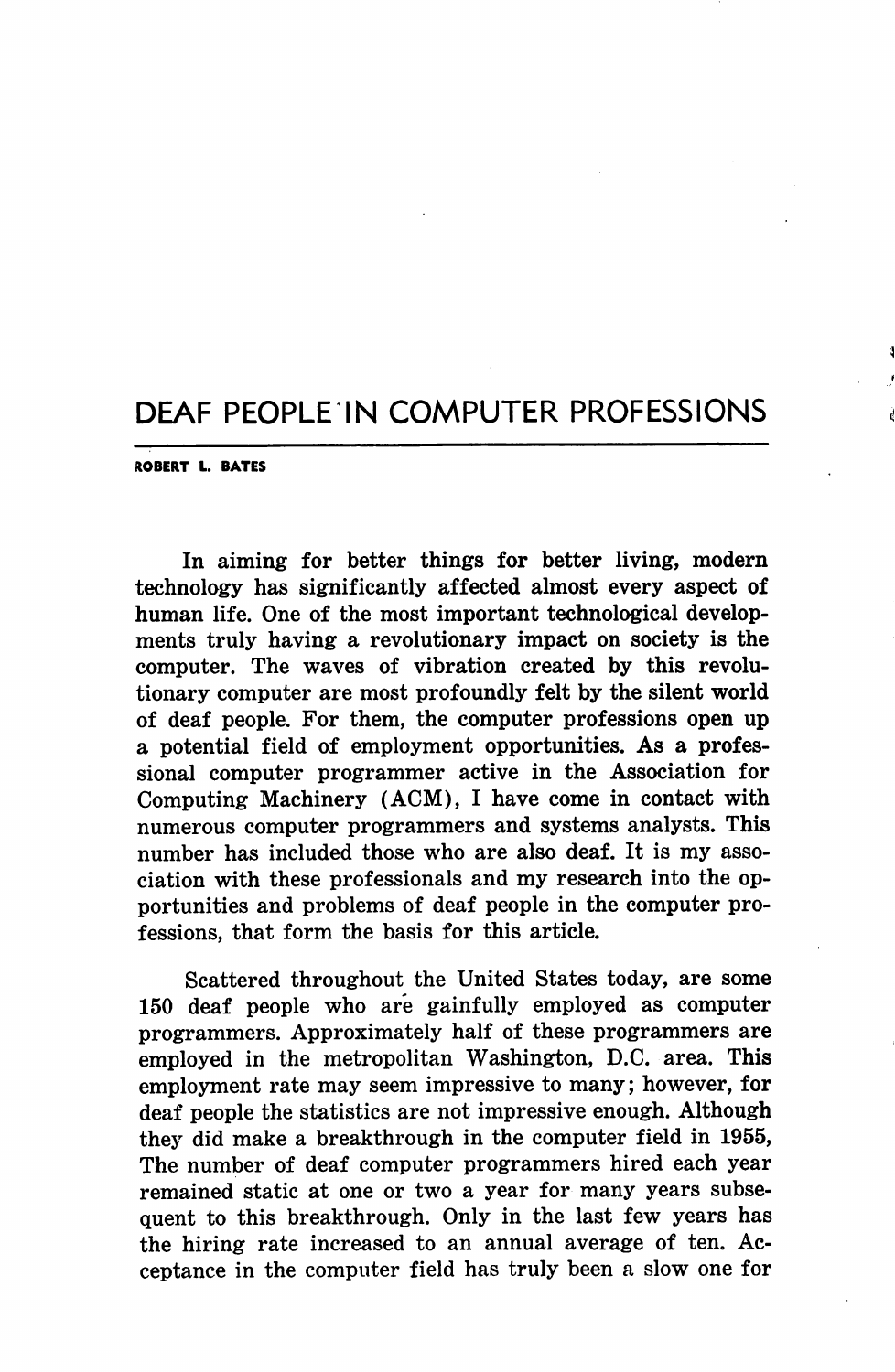deaf people. The difficulties and frustrations encountered by these potential programmers qualify, quite frankly, as discrimination.

Today, the true worth of deaf programmers in automatic data processing (ADP) is beginning to be recognized by many employers in the Washington, D. C. area. It has become relatively easier for the well trained deaf person who lacks ADP experience to find immediate employment in this area, both in private industry and in the federal government. Deaf people are slowly being recognized by the computer society, as the qualified, capable employees they truly are. Considera tion of their capabilities, however, indicates that the pace of this recognition must be stepped up.

f

b

The general work habits and accomplishments demon strated by deaf professionals, in general, point to the compe tence and responsibility which these people bring to their professions. These work characteristics were explored sever al years ago by Professor Alan B. Crammatte of Galludet College, Washington, D. C. Professor Grammate's study of deaf persons employed in various professions was based on "extensive and retrospective interviews with eighty-seven profaundly deaf persons employed as professionals" Crammatte, 1968). The study examined on-the-job problems of work performance and association with co-workers, and the means of communication frequently used in the working en vironment. The results shed light on several questions vital to employers of deaf people including those in the computer field:

1. What quantity of work do the deaf programmers pro duce?

Although no standards, per se, have been established for measuring productive output, personal observation of numer ous deaf programmers indicates that they maintain a high rate of productivity with a capability of meeting realistic deadlines. In addition. Professor Crammatte's research, deal ing with a comparison of the production of deaf workers with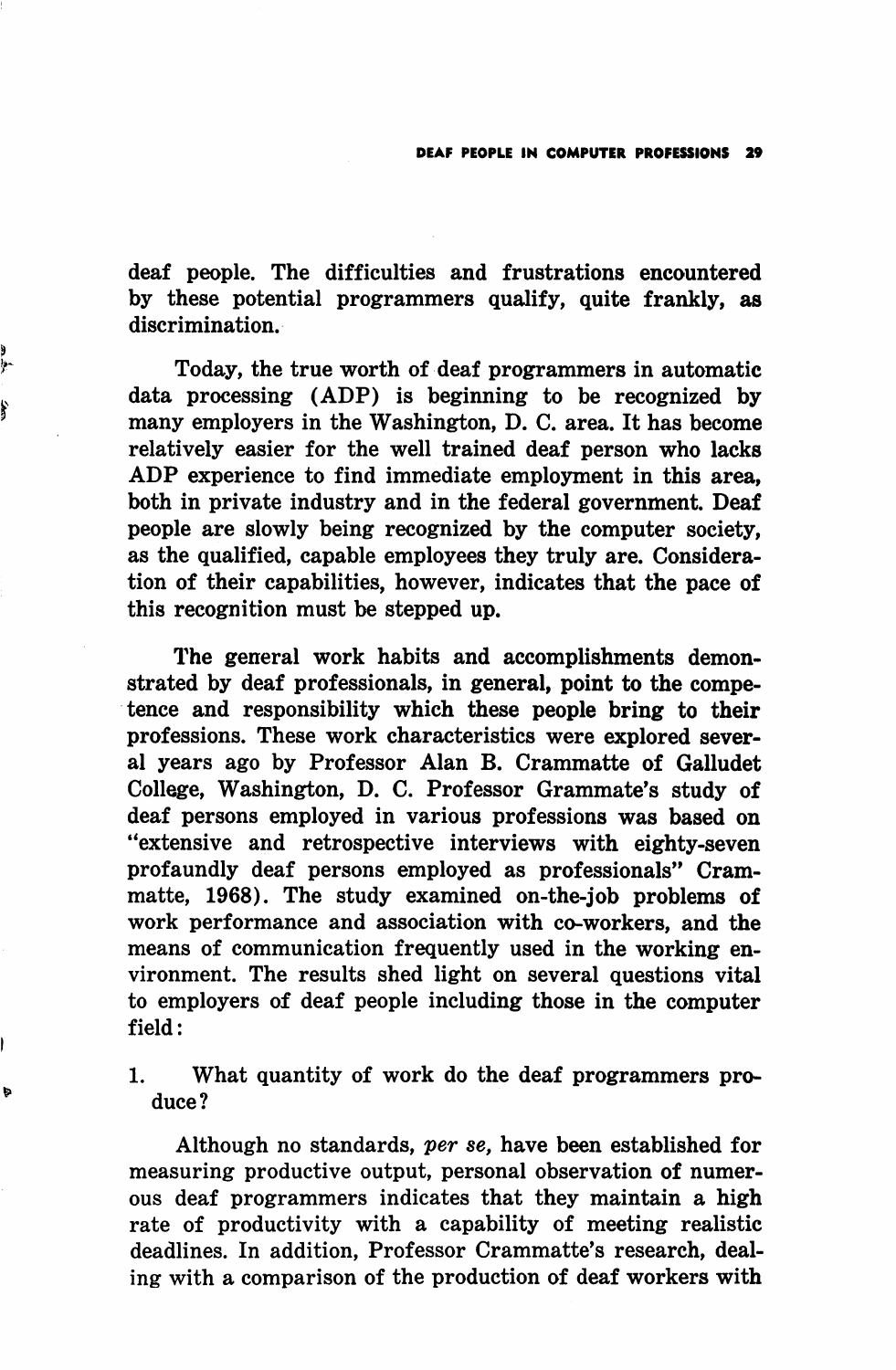30 DEAF PEOPLE IN COMPUTER PROFESSIONS

the production of their hearing co-workers, as perceived by their supervisor, shows that 90 percent of the deaf workers are doing as well as their co-workers, while 64 percent are considered superior workers.

2. What quality of work do the deaf programmers pro duce?

My association with, and research of, deaf computer professionals reveals that they consistently produce good and often superior work. They possess sound judgment and logical minds. They are well informed on all aspects of their assign ments. This professional knowledge leads other, hearing, pro grammers to seek them out for technical advice.

3. How adaptable are the deaf programmers?

Deaf programmers demonstrate a talent for absorbing training and experience intensively in the fast-changing tech nological developments of the computer field. They exhibit flexibility in meeting changing work requirements and in making adjustments to conditions of work. They seem to pos sess an inherent ability to promote harmonious relations and co-operative attitudes among their supervisors and fellow workers. Professor Crammatte reports that the attitudes of hearing workers toward their deaf-co-workers were rated by 82 percent of the hearing employees as favorable or strong ly favorable.

4. How good are the office and attendance records of deaf programmers?

Once again, personal experience indicates that the deaf programmers conform to patterns of good office conduct. Their attendance records are comparable to those of the gen eral population of employees.

5. To what degree are the deaf programmers making pro fessional advancements?

Deaf people in the computer field have regularly been earning promotions. Some have also been given outstanding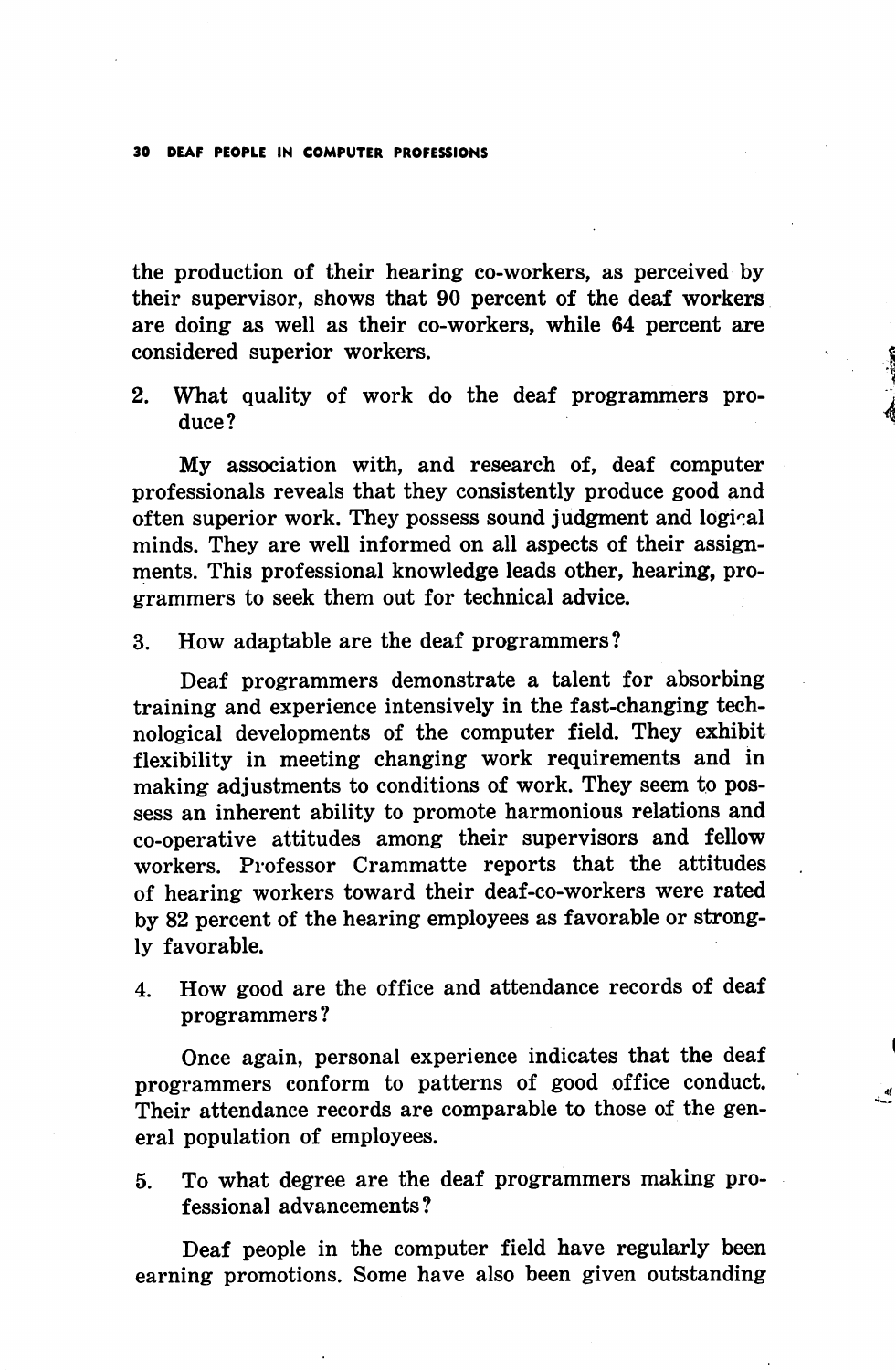performance ratings by their superiors. Others have received bonuses for their quality work.

In addition to displaying average to superior ratings on the more general aspects of professional work performance, deaf people tend to exhibit a capacity for the computer pro fessions which is at least equal to that demonstrated by the hearing population. There are no known foolproof measurements to determine if an individual is qualified to be a com puter programmer. Some employers state that a strong math ematical background is essential to programming, yet they hire musicians. A college diploma is preferred by many com puter companies, but they do hire high school graduates. Other companies emphasize that computer training or cours es in computer technology are prerequisites, yet they are em ploying those with no prior training or experience. Most professional computer programmers agree that an aptitude for mathematics is not as essential for a programming posi tion as many companies would have job seekers believe. Ex perience and observation indicate that the important require ment is a sound, logical, orderly mind!

Never has the possession of normal hearing been desig nated as one of the qualifications of a programmer. It never should and probably never will be, since the job assignments of computer programmers do not necessarily require much public contact, frequent conference attendance, oral communiation, or excessive use of the telephone. Examination of each task a computer programmer performs, reveals the task's hearing and speech requirements:

- a. Computer system design—some requirement;
- b. Program flow chart preparation—no requirement;
- c. Input data collection and preparation— $no$  requirement;
- d. Program coding—no requirement;

ŧ,

- e. Program debugging—no requirement;
- f. Program testing—no requirement;
- g. Accuracy checking of output—no requirement;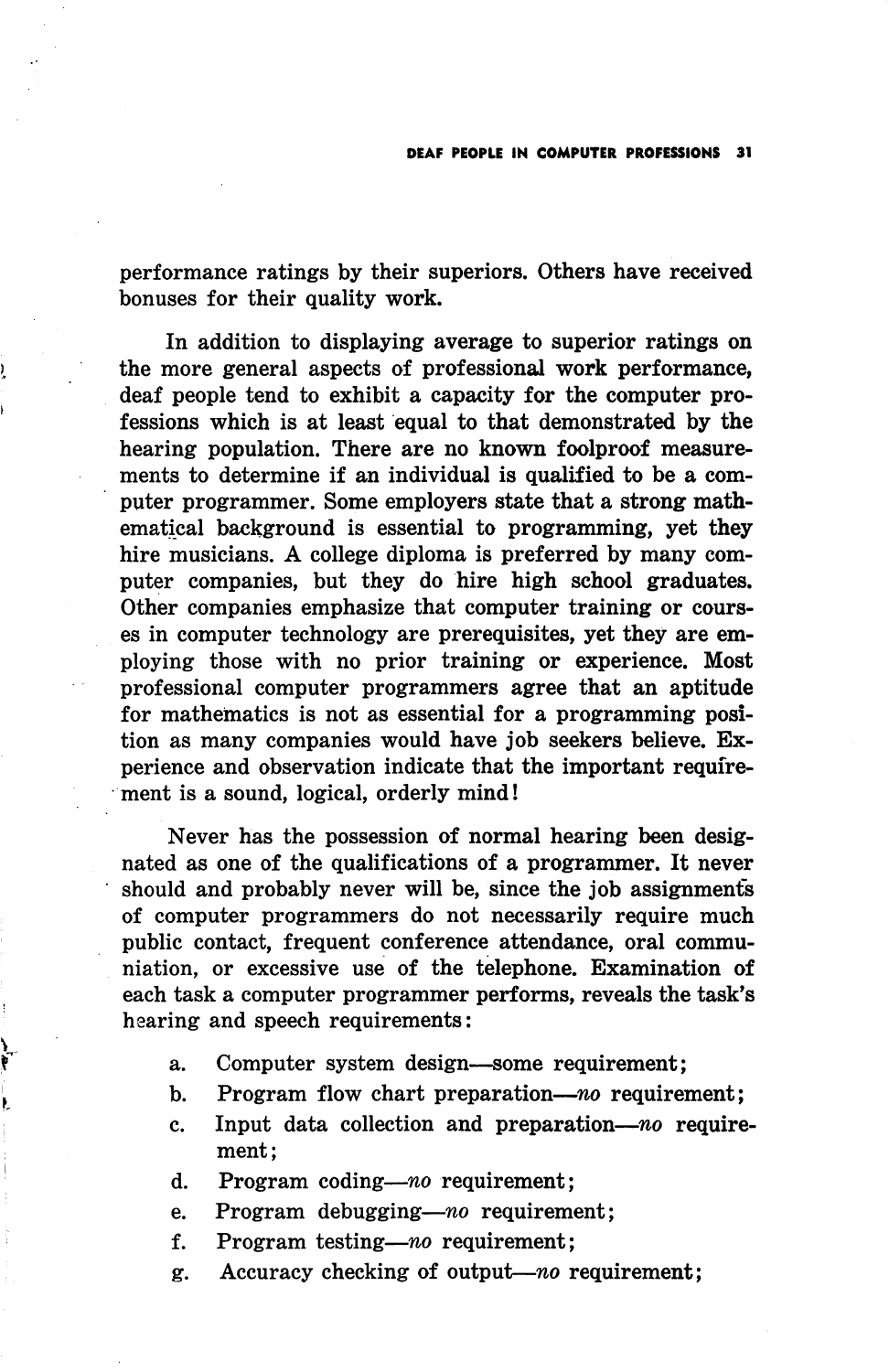- h. Documentation—no requirement; and
- i. System turnover—some requirement.

In addition, the following points hold true: (1) almost all project requests, by which the services of a programmer are requested, are submitted in great detail in written form; (2) no oral communication or hearing is required for com munication between man and the computer; and (3) the work ing tools of a programmer consist of paper, pencils, and punch ed cards. Communication between deaf and the hearing peo ple that is required or beneficial to completion of the pro gramming task, is successfully accomplished in various ways, depending on the deaf individual's preference. These means include lip reading and oral response, handwriting, and sign language.

Not only is a loss of hearing nonhandicapping for most programming positions—it can be an asset in programming. The detailed work inherent in coding computer programs and in seeking out errors in program logic, requires the program-, mer's intense concentration. Loss of hearing greatly diminish es the numerous distractions of most working environments. For the deaf programmer, this means a better environment is available to him for this required concentration than is available to his hearing co-worker.

Since the qualifications of a programmer are, in large part, no different for deaf than for hearing people, it is ob vious that computer programming is a profession appropriate for many who are deaf. Not only is it appropriate, but it is a worthwhile goal. It provides excellent work conditions, good salaries, and generous fringe benefits. Because it is a new and growing field, opportunities for advancement are plenti ful, Progress is governed only by the initiative, dedication, and fortitude of the programmer. Why, then, is the hiring rate for deaf computer programmers so low? The answer con cerns three critical areas of difficulty:

- a. Job application forms
- b. Interviews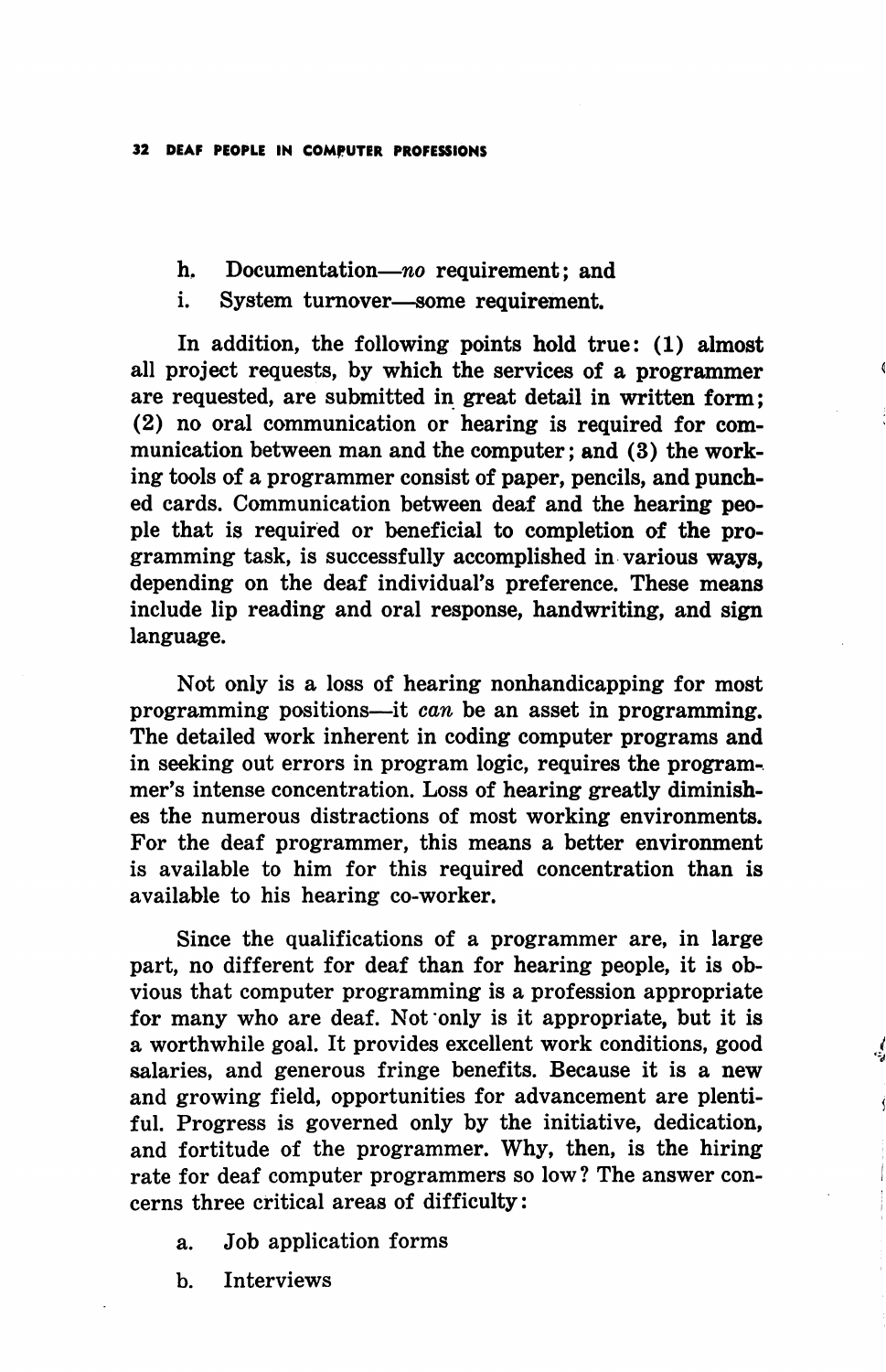## c. Misconceptions of deafness.

The third area is the most critical one because it underlies the difficulties encountered in the first two areas.

From the view point of the job seeker, job application forms are intended to sell the applicant's employability. It is not too difficult to fill out an application form. All it re quires is that the applicant list his qualification—^background, education, training, experience, and personal characteristics. Unfortunately, job applications have always contained some phrases or questions that can cost a job opportunity. For those who are deaf, that question is "Do you have any physi cal handicap?" This question is disturbing because it leads to the misunderstanding that deafness is an occupational handi cap or even a hazard. Many personnel officers, who are not trained to deal or who have limited experience with deaf peo ple, automatically reject applications in which this question is answered affirmatively. There have been some recent im provements in application forms, especially in the federal civil service. The question "Have you any physical handicap, chronic disease or other disabilities?" which appeared on the old standard form (SF-57), has been eliminated on the new form (SF-171). This change has helped considerably to pave the way for many deaf people to obtain government employ ment. It is an appropriate aim to see that companies in pri vate industry also do away with such questions on their ap plication forms.

Interviews give the personnel officer an opportunity to question job applicants. With deaf people, however, these in terviews often quickly dissolve into unscrupulous personal scrutinizing. At times, the interviews are more interested in probing the deaf person's habits of living than in determin ing their capabilities. Many personnel managers are not train ed to cope with deaf applicants. This impedes the free com munication that should exist in an interview. In such situa tions, the personnel officer is "likely to be unfavorably im pressed if the interview is made more difficult and awkward because of the failure to understand each other" (Crammatte,

Ś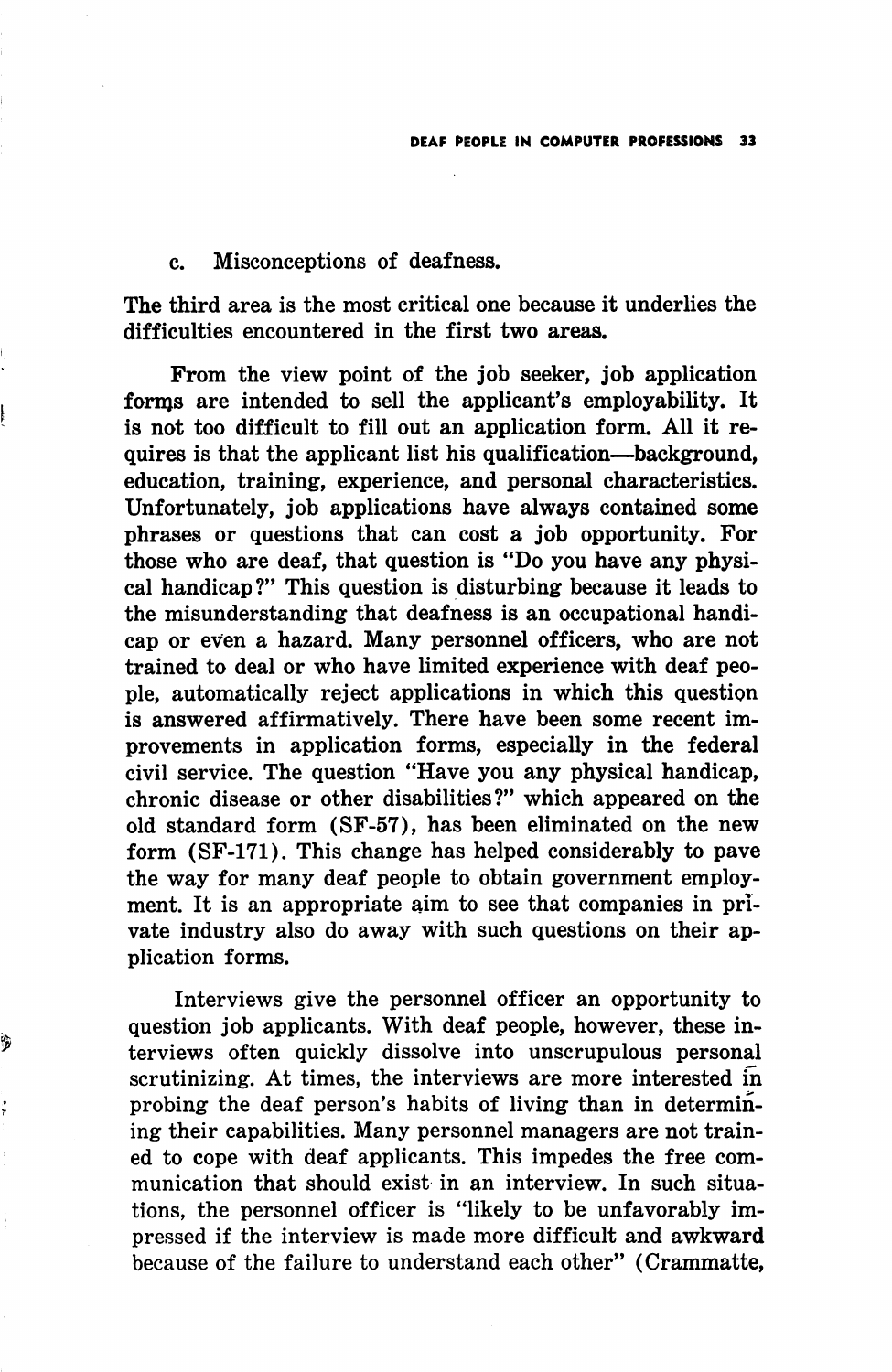1968). The deaf applicants interviewed by Professor Crammatte revealed that the greatest single difficulty they met in their working lives, was breaking the ice on their first job applications. The study also revealed that the leading problem of deaf applicants in securing their first job was that of dis crimination. The problem seems to be that personnel officers want to avoid, or are resistant to, hiring deaf people because they fear that communication difficulties will cause on-thejob problems. The groundlessness of this fear has already been pointed out.

Other attitudes, equally unfounded, permeate society. Stereotyped views of the abilities of deaf persons and social taboos associated with them, lead the public to conclude that they are limited in intelligence and ability. Professor Crammatte's study has shown that "there is no such valid stereo type, 'the deaf.' It can never rationally be said: The person is deaf, consequently he has this or that personality trait, mental capacity or attitudes" (Crammatte, 1968). There is ample evidence in the accounts of proven achievements of deaf programmers to refute such misguided attitudes and thinking.

It is of great concern to those who wish to promote the cause of deaf people as computer professionals that some thing be done to alleviate these adverse conditions. But what can be done? Providing deaf persons with appropriate train ing, ensuring that their application forms do, indeed, sell their employability, and preparing them to make the most of in terviews are steps in the right direction. More research on deaf people who are presently employed in the computer pro fessions is also necessary. However, the most important means of remedying the employment problem of deaf people in the computer professions, is to make those companies and agencies in the computer business aware of the qualifications and ac complishments of deaf people who have already found a place in the computer professions. This remedy will provide a means of overcoming the barriers of misconception and discrimination that exist today.